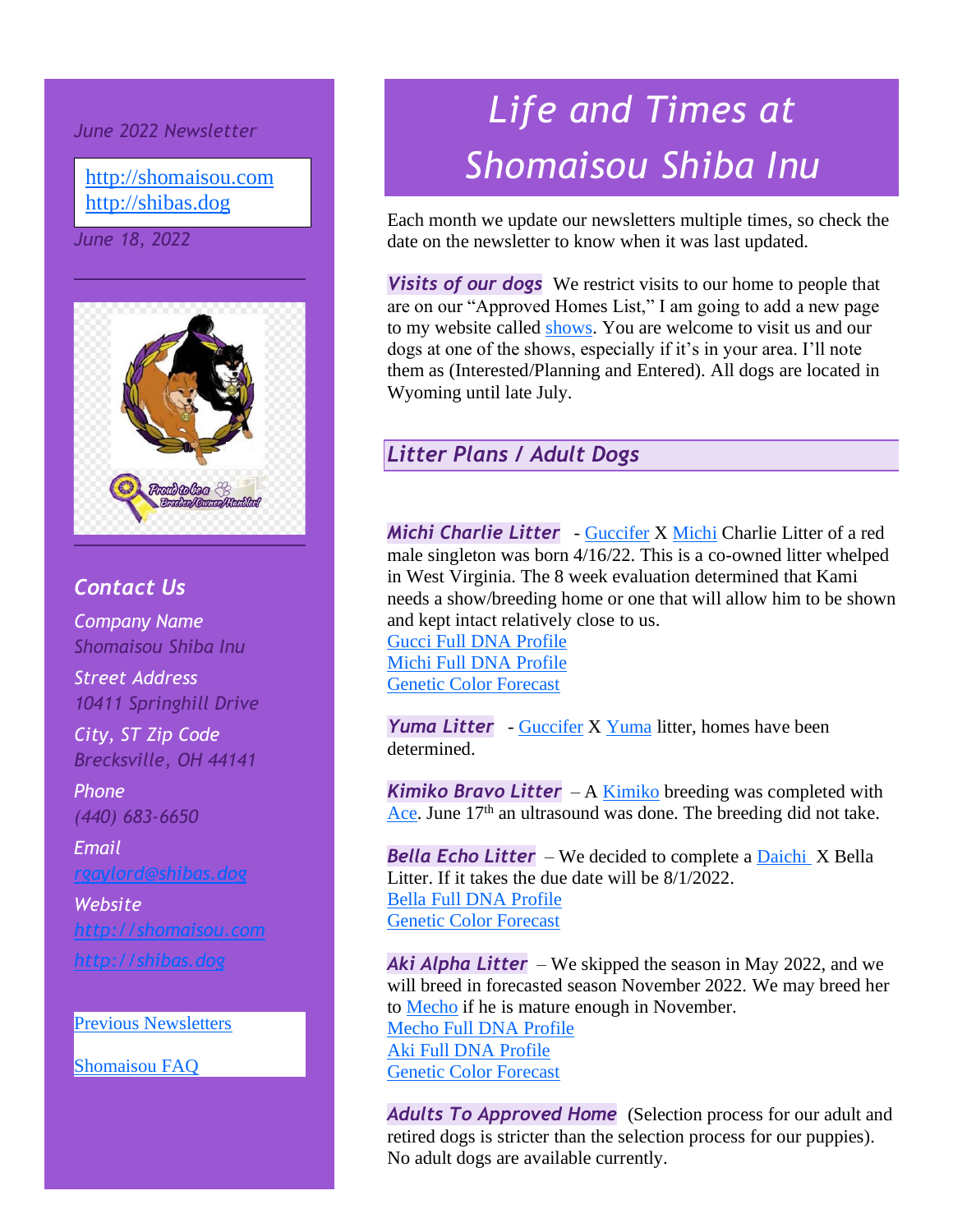#### *Shomaisou is HODSF and NSCA members*

Shomaisou Shiba Inu is a proud and active member of the Heart of Dixie [Shiba Fanciers \(HODSF\)](http://hodshibafanciers.com/) and the [National Shiba Club of](https://shibas.org/)  [America \(NSCA\).](https://shibas.org/)

*Vaccination Protocols and Health Guarantee* The Shiba Inu is closely related to the Japanese wolf and is a primitive breed (very high on the [wolfiness scale\)](https://embarkvet.com/frequently-asked-questions/#wolfiness-score). We recently updated our [Vaccination Protocols](http://shibas.dog/vaccinations.html) and [Health Guarantee](http://shibas.dog/PDF/Health_Guarantee_-_Attachment_B.pdf) that is part of every Shomaisou contract. We hope this information is helpful for all Shiba homes when making vaccination decisions for your dogs.

*Whelping/Weaning Area Cams and Growth Spreadsheet*

<http://shibas.dog/live.html> and [Online Puppy Spreadsheet.](https://www.dropbox.com/s/3ooq7rxjjf8uktc/AllPuppyWeights.xlsx?dl=0)

#### *Standing at Stud to approved bitches*

- *Standing at Stud – Guccifer (proven). AKC and Nippo registration. Champion Gaylord's Guccifer 10.0 Shomaisou Shiba Inu CA BCAT is available to approved bitches. Guccifer is 3 1/2 yoa, both AKC and Nippo registered and his first sired litter was born on 10/26/19. He is a very bold and heavy boned, black & tan with solid temperament. Great grand dam (Shino Go Sanuki Mizumotosou) was a Grand National winner in Japan. Links to Guccifer's health testing, Embark DNA testing, show record and more is available on his page at [http://shibas.dog/gucci.html.](http://shibas.dog/gucci.html) [Guccifer Pedigree](https://www.dropbox.com/s/r3k9kyy8t1wrlgq/pedigree_Gaylord%27s%20Guccifer%2010.0%20Sho%20Mai%20Sou_2019-10-18.pdf?dl=0)*
- *Standing at Stud – Star-Lord (proven). AKC and Nippo registration. CH Morningstar Star-Lord Son Of Shishigen Aka Kolo CA is available to approved bitches. Star-Lord is 6 yoa and both AKC and Nippo registered. He has sired several AKC Champion puppies. He is a very gentle red boy. Links to health testing, Embark DNA testing, show record and more is available on his page at [http://shibas.dog/Star-](http://shibas.dog/Star-Lord.html)[Lord.html.](http://shibas.dog/Star-Lord.html)*

*[Star-Lord Pedigree](https://www.dropbox.com/s/f22z1b2ae47jvrl/pedigree_Morningstar%20Star-Lord%20Son%20Of%20Shishigen%20Aka%20Kolo_2019-10-22.pdf?dl=0)*

• *Standing at Stud – Ace. Champion Gaylord's Aka Baron Ace CA CAA AOM (Just short of Grand Champion) is available to approved bitches. Ace has not completed health or DNA testing, but will be completed before he is used. Ace is 3 yoa with AKC registration, but not Nippo. [http://shibas.dog/ace.html.](http://shibas.dog/ace.html) [Ace Pedigree](https://www.dropbox.com/s/ghvg6x6oih8xydh/pedigree_Gaylord%27s%20AKA%20Baron%20Ace_2019-10-22.pdf?dl=0)*

#### *Dogfood News*

Xylitol — Popular Sweetener That Can Be Deadly to Your Dog! [Read the article here.](https://www.dogfoodadvisor.com/red-flag-ingredients/xylitol-dog/)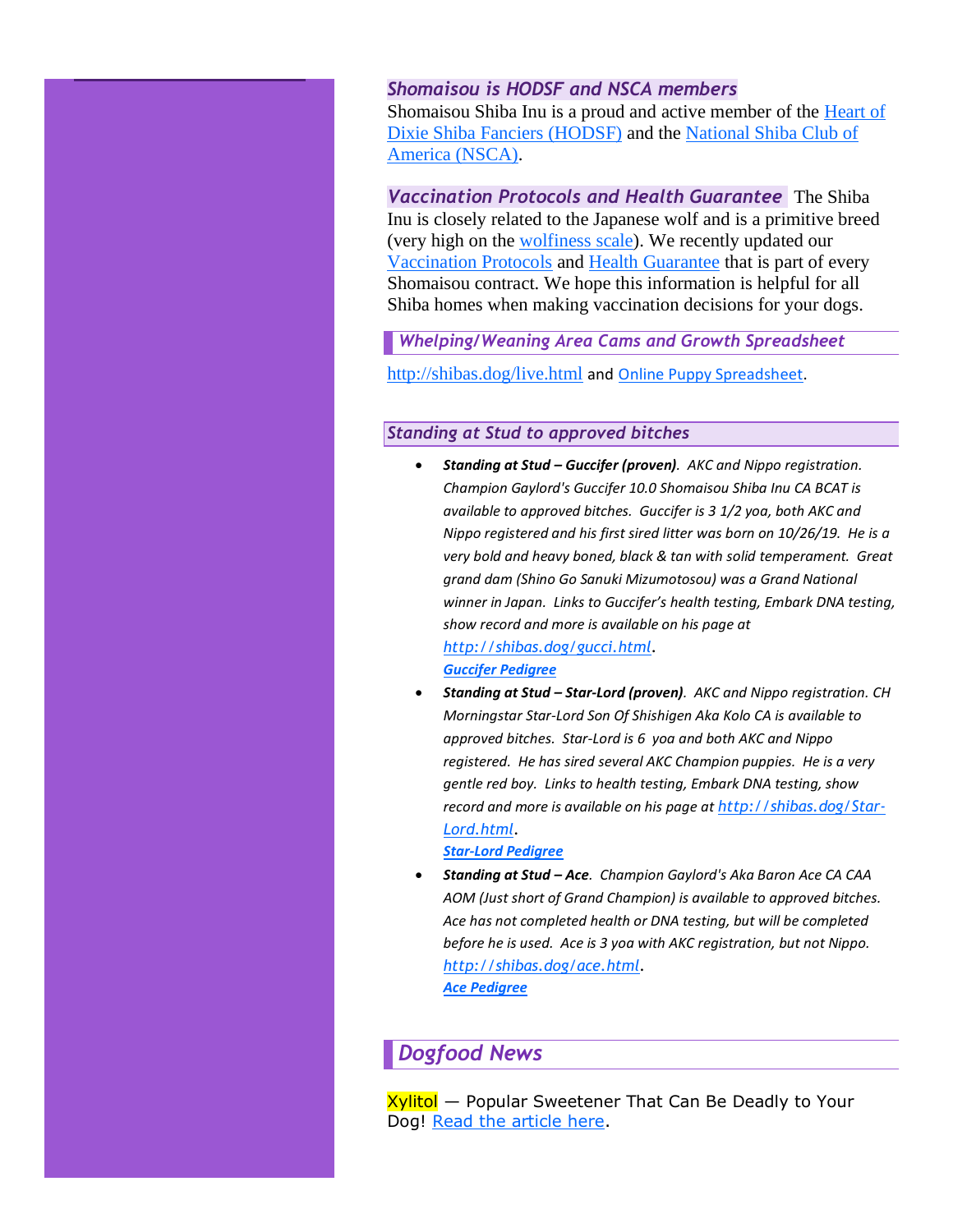Not already on a dog food recall notification list? [Sign up to](https://clicks.aweber.com/y/ct/?l=LsWKO&m=3bubCMlQCeO0_1z&b=OzZ8dAjksv4iD7sp4Fpb7g)  [get critical dog food recall alerts sent to you by email.](https://clicks.aweber.com/y/ct/?l=LsWKO&m=3bubCMlQCeO0_1z&b=OzZ8dAjksv4iD7sp4Fpb7g) There's no cost for this service.

Rodney Habib and Dr. Karen Becker ranked the thirteen worst pet food brands of the year (Posted August 2021). <https://planetpaws.cmail20.com/t/d-l-quujiky-thddtdqlj-t/>

Download Rodney Habib and Dr. Karen Becker [Pet Food](http://shibas.dog/PDF/Pet_Food_Homework.pdf)  [Homework PDF.](http://shibas.dog/PDF/Pet_Food_Homework.pdf)

#### *Questions*

#### *Please review our [FAQ](https://www.dropbox.com/s/1fi6xd49nb7020x/ShoMaiSou%20FAQ.docx?dl=0) or contact us direct.*

#### *About Us*

**Shomaisou Shiba Inu** is a **Heritage Breeder,** an **Accountable Breeder,** and a **Preservation Breeder** of **Purposely Bred Purebred Dogs** (Shiba Inu). We strive to produce the best of the breed for the show conformation ring, dog sports and to be healthy, stable family members. We breed to the **AKC Shiba Inu Breed Standard** and as members, we have agreed to abide by the AKC rules and the **National Shiba Club of America** Code of Ethics. We participate in **AKC Bred with H.E.AR.T.** and are we an **AKC Breeder of Merit**. Some of our dogs are **Nippo** registered under our registered **Nippo Kennel** name in addition to their AKC registration. If we don't have what you are looking for, we will gladly assist or refer you to somebody that may be able to better meet your needs upon request.

If you have questions as a steward of the breed, we would be happy to help answer them*.*

THE AMERICAN KENNEL CLUB

certifies that

# **MR. REX L GAYLORD**

A BREEDER OF SHIRA INLL HAS MET THE REQUIREMENTS ON MARCH 31, 2020 UNTIL MARCH 31, 2022 TO BE OFFICIALLY RECOGNIZED AS BEING IN THE

## Bred with H.E.A.R.T. Program



Dennis B. Spung **DENNIS SPRUNG** 

PRESIDENT AND CEO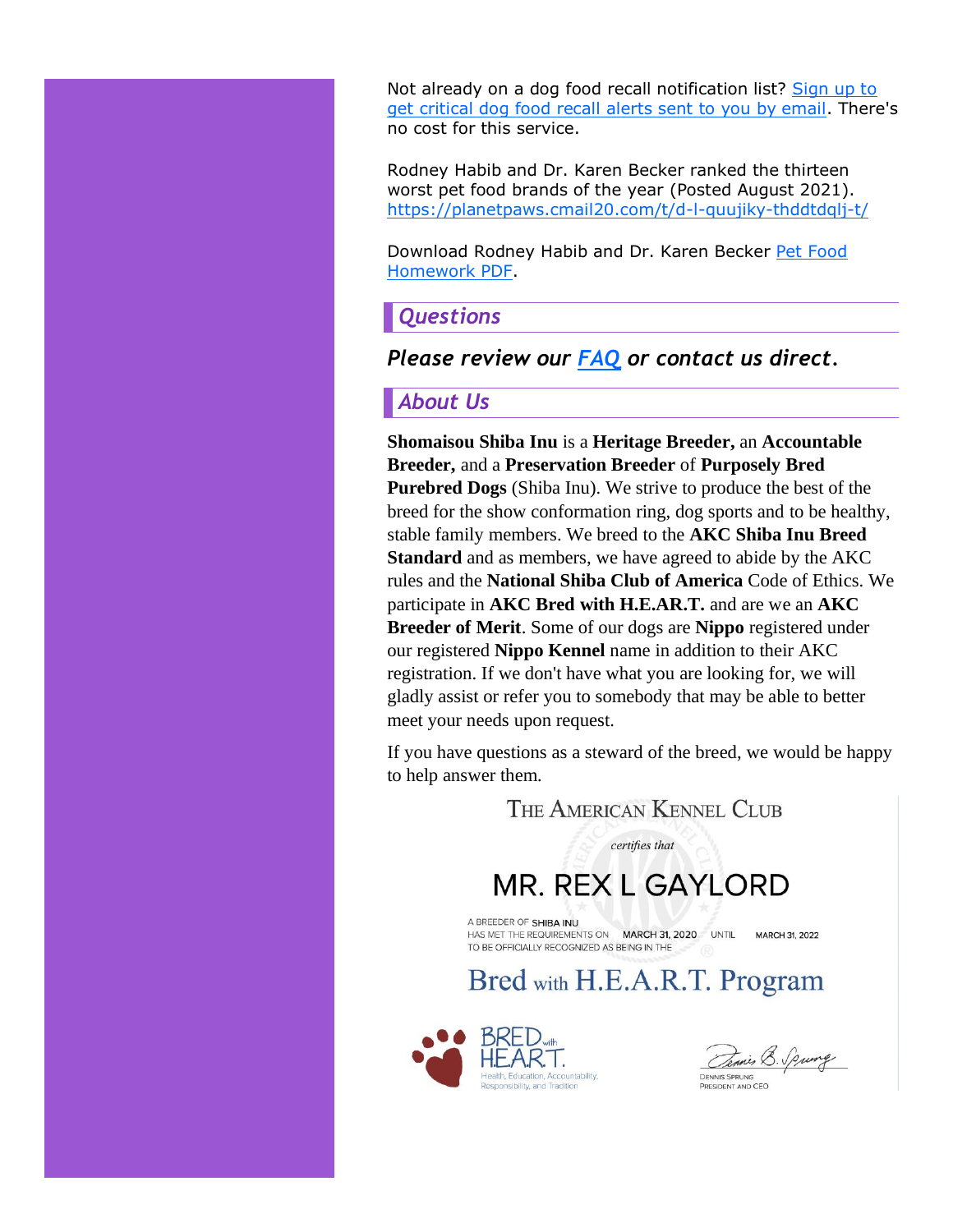